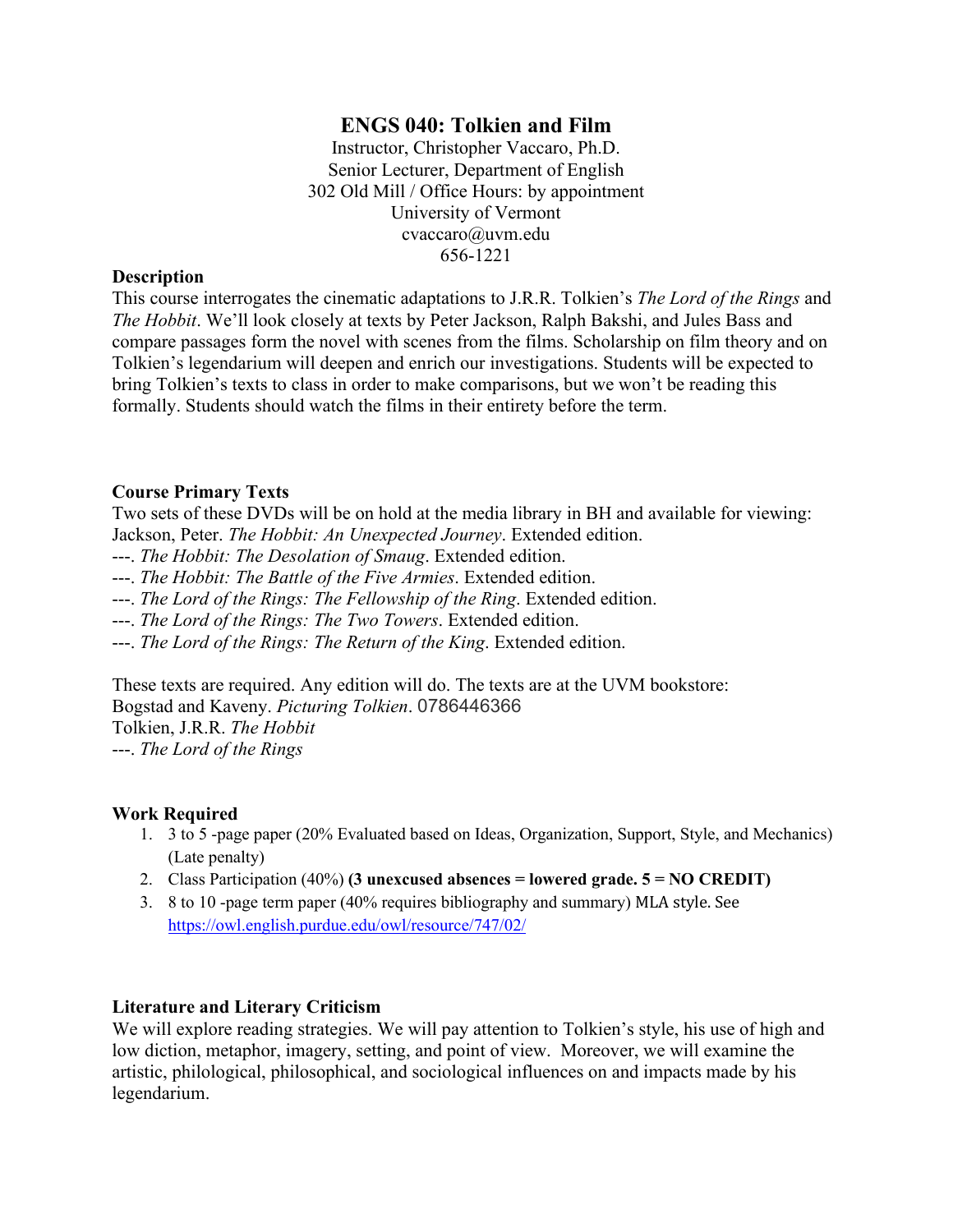# **Schedule**

| <b>Class Dates</b>       | Lecture                 | Literary                 | Cinematic                 | Secondary                  | Assignments |
|--------------------------|-------------------------|--------------------------|---------------------------|----------------------------|-------------|
| <b>Week One:</b>         |                         | <b>Texts</b>             | <b>Texts (Scenes)</b>     | <b>Texts</b>               |             |
| January 17th             | <b>No Class</b>         |                          |                           |                            |             |
|                          |                         |                          |                           |                            |             |
| ***                      | ***                     | ***                      | ***                       | ***                        |             |
|                          |                         |                          |                           |                            |             |
| January 19th             | Intro.                  |                          |                           |                            |             |
|                          | Bio.                    | "The Hoard"              | Selections                |                            |             |
|                          | History of              |                          |                           |                            |             |
|                          | Middle-earth            |                          |                           |                            |             |
| ***                      | ***                     | ***                      | ***                       | ***                        |             |
|                          |                         |                          |                           | Flieger's                  |             |
| January 21st             | Medievalisms            |                          | Rankin/Bass               | "Sometimes"                |             |
|                          | and Tone                | "On Fairy                | The Hobbit                | One Word"                  |             |
|                          |                         | Stories"                 |                           |                            |             |
|                          |                         |                          |                           |                            |             |
| <b>Week Two:</b>         |                         |                          |                           |                            |             |
|                          |                         |                          |                           |                            |             |
| January 24 <sup>th</sup> | Treasure's<br>Seduction | "Beowulf:<br>Monsters    | Rankin/Bass<br>The Hobbit | Oziewicz's<br>"Peter       |             |
|                          |                         | and the                  |                           | Jackson's                  |             |
|                          |                         | Critics"                 |                           | The Hobbit"                |             |
|                          |                         |                          |                           | (BB)                       |             |
|                          |                         |                          |                           |                            |             |
| January 26 <sup>th</sup> |                         |                          |                           |                            |             |
|                          |                         | The Hobbit               | Jackson's                 | Cahir's "The               |             |
|                          |                         | "Unexpected              | Unexpected                | Language of                |             |
|                          | Dwarven                 | Party"                   | Journey                   | Film"                      |             |
| <b>January 28th</b>      | Refugees                |                          | $(5-8)$                   |                            |             |
| <b>Week Three:</b>       | Elves!!                 | The Hobbit               | Unexpected                |                            |             |
| January 31 <sup>st</sup> |                         | "A Short                 | Journey                   |                            |             |
|                          |                         | Rest"                    | $(17-19)$                 |                            |             |
|                          |                         |                          |                           |                            |             |
|                          |                         |                          |                           |                            |             |
|                          |                         |                          |                           |                            |             |
| February 2nd             | Pity of Bilbo           | "Riddles in<br>the Dark" | $(31-32)$                 | Riga's "From<br>Children's |             |
|                          |                         |                          |                           | Book to Epic               |             |
|                          |                         |                          |                           | Sequel"                    |             |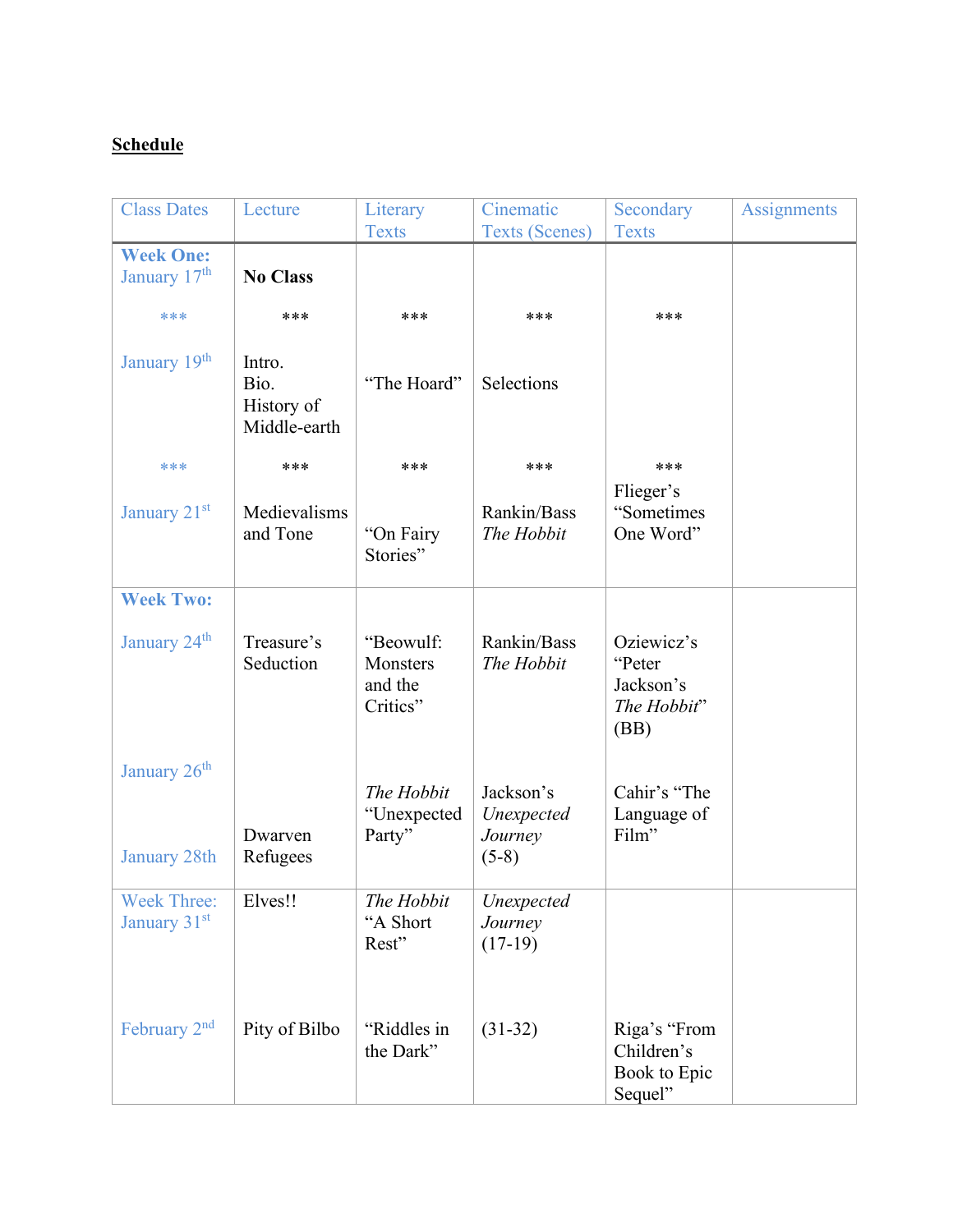|                           |                  |                         |                           | (BB)                       |  |
|---------------------------|------------------|-------------------------|---------------------------|----------------------------|--|
| February 4 <sup>th</sup>  |                  |                         |                           |                            |  |
|                           |                  |                         |                           |                            |  |
|                           |                  |                         |                           |                            |  |
| <b>Week Four:</b>         | Elf and          | Quest of                | Desolation of             |                            |  |
| February 7 <sup>th</sup>  | Mortal Union     | Erebor                  | Smaug                     |                            |  |
|                           |                  |                         | $(11-14, 21, 40)$         |                            |  |
|                           |                  |                         |                           |                            |  |
| February 9th              | War of Orcs      | The Hobbit              |                           |                            |  |
|                           | and Dwarves      | (Selections)            |                           |                            |  |
|                           |                  |                         |                           |                            |  |
|                           |                  |                         |                           |                            |  |
| February $11th$           |                  |                         |                           |                            |  |
|                           |                  |                         |                           |                            |  |
|                           |                  |                         |                           |                            |  |
| <b>Week Five:</b>         | "Green Great     | The Hobbit              | Desolation of             |                            |  |
| February 14 <sup>th</sup> | Dragons"         | "Inside<br>Information" | Smaug<br>(26, 30, 34, 35) |                            |  |
|                           |                  |                         |                           |                            |  |
|                           |                  |                         |                           |                            |  |
| February 16 <sup>th</sup> |                  |                         |                           |                            |  |
|                           | One Ring         |                         |                           |                            |  |
|                           |                  |                         |                           |                            |  |
|                           |                  |                         |                           |                            |  |
|                           |                  |                         |                           |                            |  |
| February 18 <sup>th</sup> |                  |                         | (Desolation,              |                            |  |
|                           |                  |                         | 5,6,8                     |                            |  |
| <b>Week Six:</b>          |                  |                         |                           |                            |  |
| February 21st             | <b>No Class</b>  |                         |                           |                            |  |
|                           |                  |                         |                           |                            |  |
|                           | ***              |                         |                           |                            |  |
|                           |                  | The Hobbit              | <b>Battle of Five</b>     |                            |  |
| February 23rd             | Necromancer      | (Selections)            | Armies $(3, 9)$           |                            |  |
|                           | of Dol<br>Guldor |                         |                           |                            |  |
|                           |                  |                         |                           |                            |  |
|                           |                  |                         | (11, 13, 16, 26           |                            |  |
|                           | Thorin's         |                         | 28)                       |                            |  |
| February 25 <sup>th</sup> | Madness          |                         |                           |                            |  |
|                           |                  |                         |                           |                            |  |
|                           |                  |                         |                           |                            |  |
| <b>Week Seven:</b>        | The Istari       | The Hobbit              | <b>Battle of Five</b>     | Kisor's                    |  |
| February 28 <sup>th</sup> |                  | (Selections)            | <b>Armies</b>             | "Making the<br>Connection" |  |
|                           |                  |                         | (Scenes)                  |                            |  |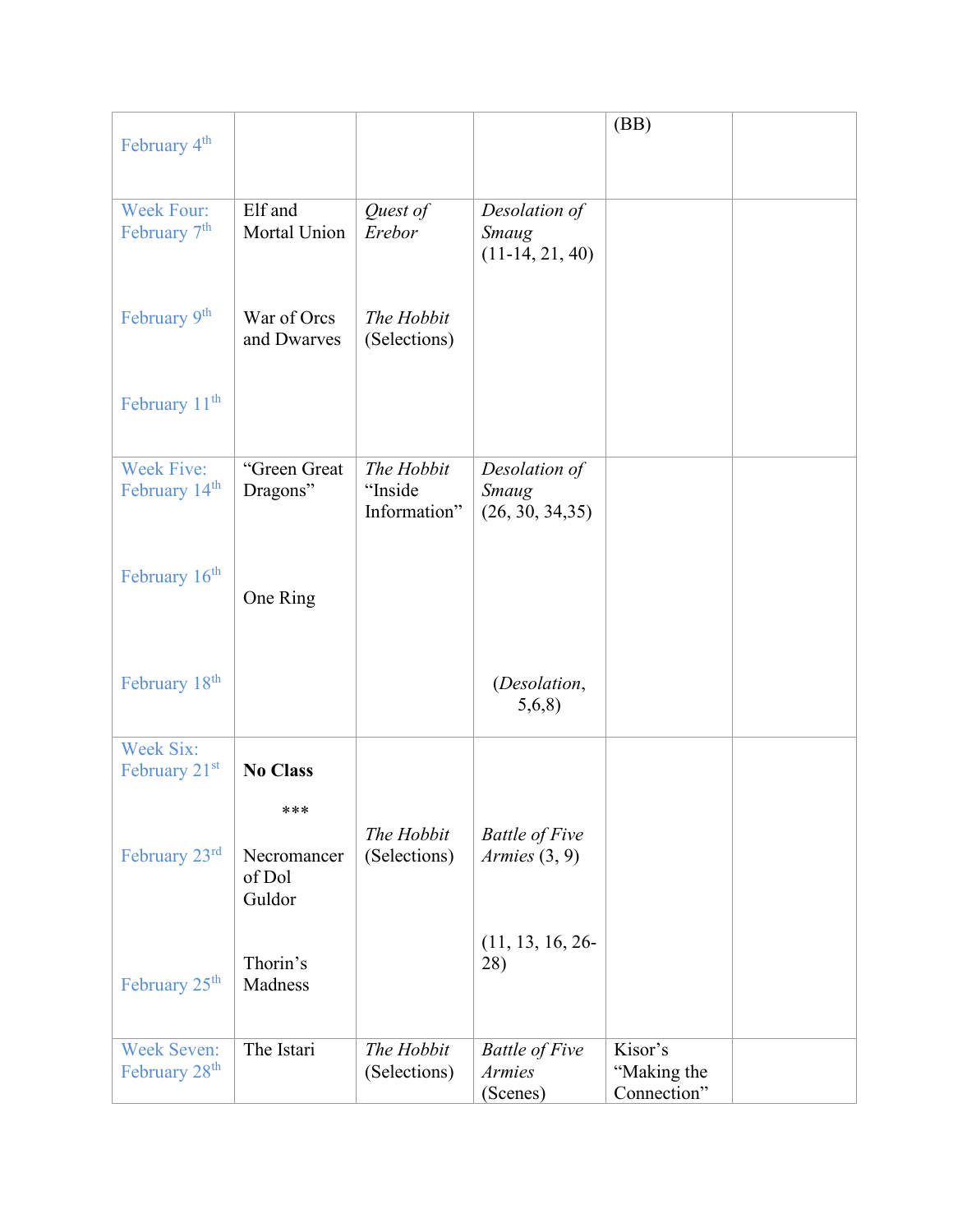| ***<br>March 2 <sup>nd</sup><br>March 4 <sup>th</sup><br>$* * *$<br><b>Spring Break</b><br>March $7-$<br>11 <sup>th</sup><br><b>Week Eight:</b> | Funerals/<br>Laments<br>The One | LotR                                             | (Battle, 42)<br>Fellowship of                      | Thompson's                                          |                           |
|-------------------------------------------------------------------------------------------------------------------------------------------------|---------------------------------|--------------------------------------------------|----------------------------------------------------|-----------------------------------------------------|---------------------------|
| March 14th                                                                                                                                      | Ring                            | "Shadow of<br>the Past"                          | the Ring $(7, 8, 1)$<br>19, 24, 26, 37,<br>44, 45) | "Gollum<br>Talks to<br>Himself'                     | 3 to 5-page<br>paper due. |
| March 16th<br>***<br>March 18 <sup>th</sup>                                                                                                     | Where's<br>Bombadil?            | "Old Forest"<br>"House of<br>Bombadil"           |                                                    |                                                     |                           |
|                                                                                                                                                 |                                 |                                                  |                                                    |                                                     |                           |
| <b>Week Nine:</b><br>March 21st                                                                                                                 | Balrog/<br>Moria                | LotR<br>"Journey in<br>the Dark"                 | Fellowship of<br>the Ring<br>$(33-36)$             |                                                     |                           |
|                                                                                                                                                 | Dwarven<br>Halls                | "Bridge of<br>Khazad Dûm                         | Two Towers<br>(Intro scene)                        |                                                     |                           |
| March 23rd                                                                                                                                      |                                 |                                                  |                                                    |                                                     |                           |
| March 25 <sup>th</sup>                                                                                                                          | The Sublime                     | "Mirror of<br>Galadriel"<br>"The Great<br>River" | $(37-39, 42)$                                      | Ricke and<br>Barnett's<br>"Filming the<br>Numenous" |                           |
|                                                                                                                                                 |                                 |                                                  |                                                    |                                                     |                           |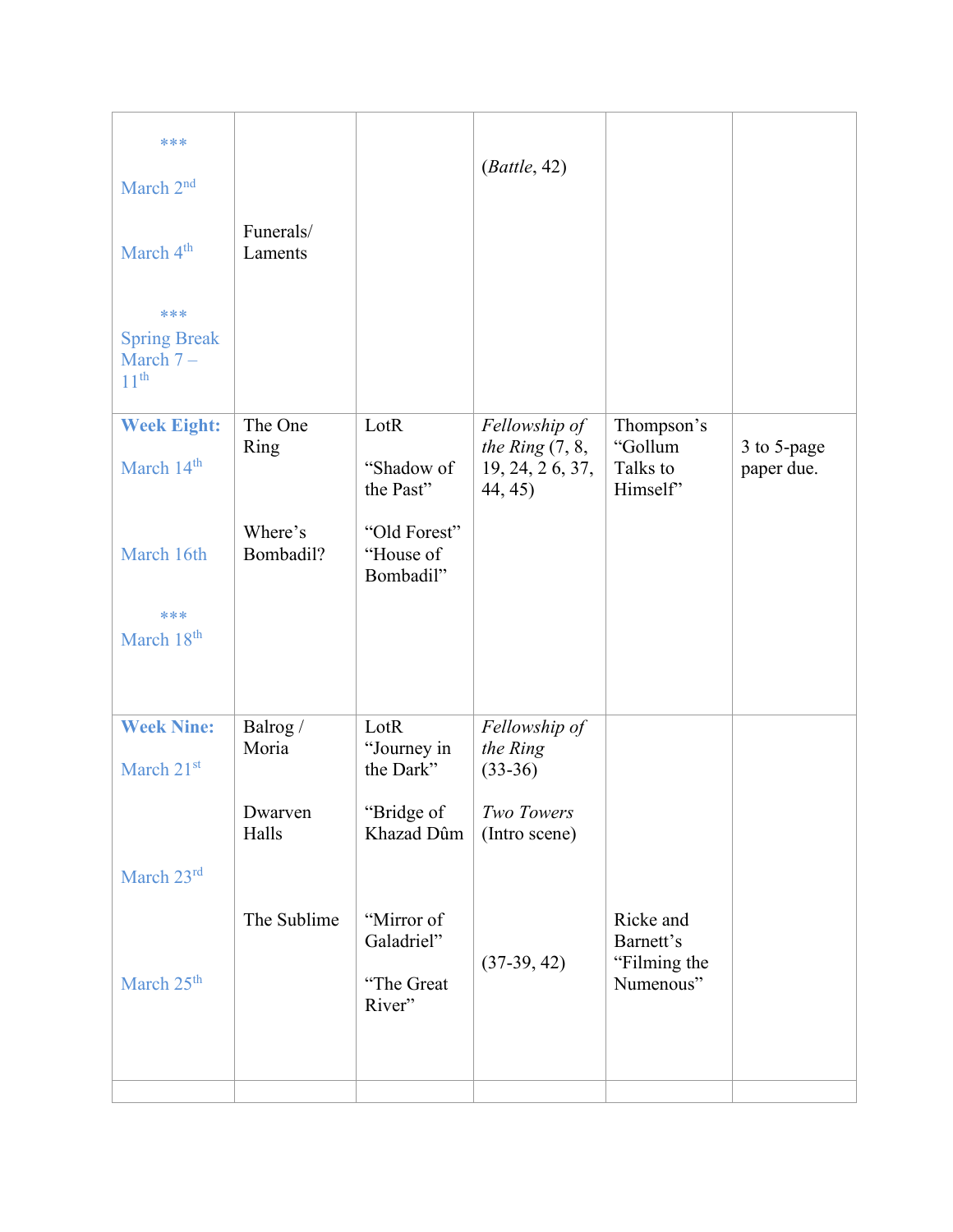| <b>Week Ten:</b>                            | Uruk-hai                        | LotR                                                   | Two Towers                                              | West's                                       |  |
|---------------------------------------------|---------------------------------|--------------------------------------------------------|---------------------------------------------------------|----------------------------------------------|--|
| March 28th                                  |                                 | "Uruk-hai"                                             | (4, 10)                                                 | "Neither the<br>Shadow nor<br>the Twilight"  |  |
| March 30 <sup>th</sup>                      | Aragorn and<br>Arwen            | "Appendix<br>A"                                        | (23, 37, 38)                                            |                                              |  |
| April 1st                                   |                                 |                                                        |                                                         |                                              |  |
| Tolkien at<br><b>UVM</b><br>conference      |                                 |                                                        |                                                         |                                              |  |
| <b>Week Eleven</b><br>April 4 <sup>th</sup> | Faramir<br>Debacle              | LotR<br>"Herbs and<br>Stewed<br>Rabbit"                | Two Towers<br>$(40-42)$                                 | Drout's<br>"The<br>Rohirrim"                 |  |
| April 6th<br>April 8 <sup>th</sup>          | Gollum's<br>Voices              | "Window on<br>the West"<br>"Passage of<br>the Marshes" | Two Towers<br>(14, 29)                                  | Fuchs'<br>"Wicked,<br>Tricksy,<br>False"     |  |
| Week<br>Twelve:                             | <b>Mount Doom</b><br>And Sauron | LotR<br>"Mount<br>Doom"                                | Return of the<br><i>King</i> (8, 63,<br>66, 68, 70, 71) |                                              |  |
| April 11th                                  |                                 |                                                        |                                                         |                                              |  |
| April 13th                                  | Sam and<br>Frodo (and<br>Rosie) |                                                        | Fellowship<br>(45, 46, 62)                              | Jane Chance.<br>"Company of<br>Orcs"<br>(BB) |  |
| April 15 <sup>th</sup>                      |                                 |                                                        |                                                         |                                              |  |